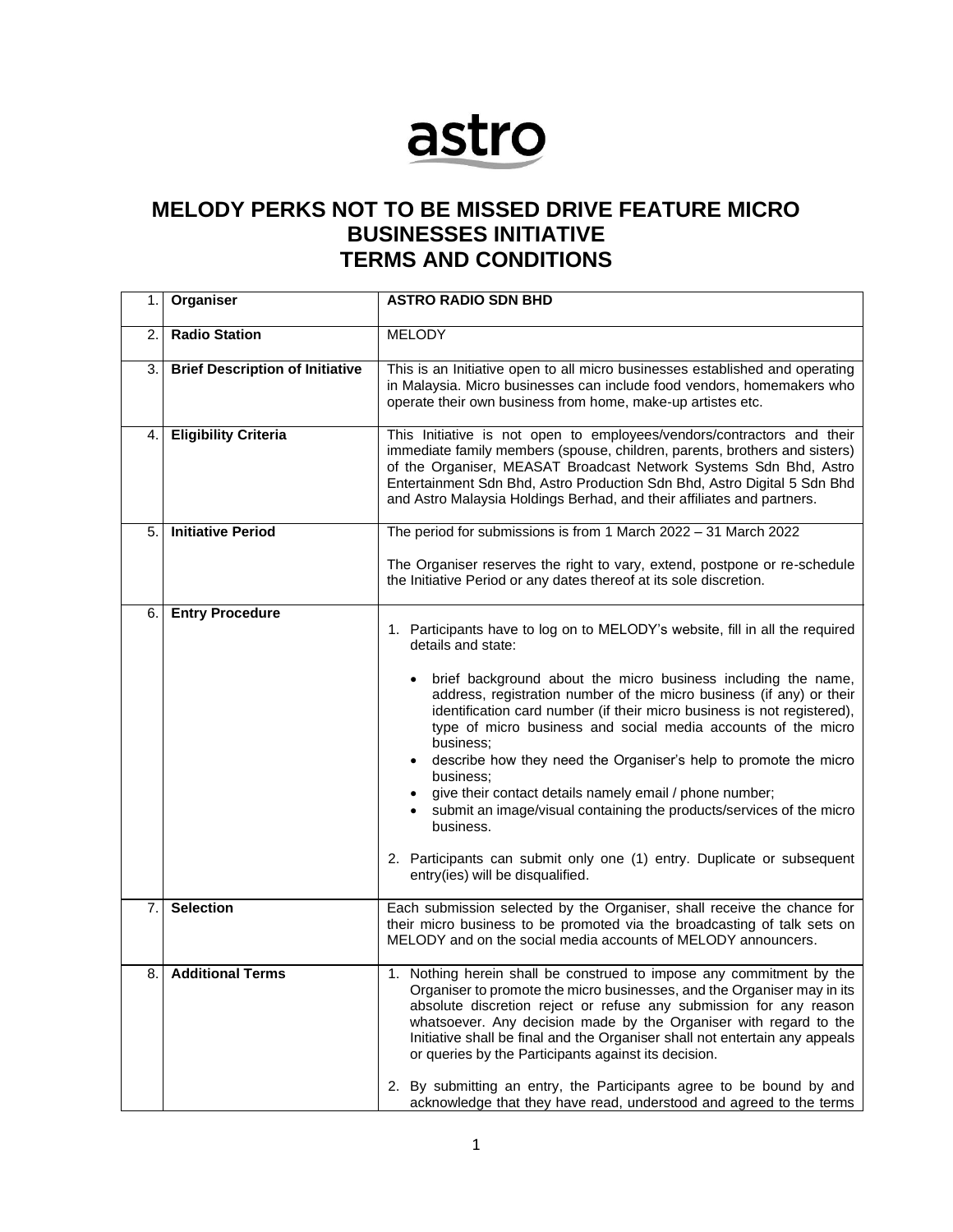| of the Privacy Notice available on www.astroradio.com.my and consent<br>to the processing of the personal data of the Participants and their<br>employees, officers, servants and/or their representatives by the<br>Organiser and to the publishing of their personal data on public platforms<br>for purposes including but not limited to promotional advertising and<br>marketing.                                                                                                                                                                                                                                                                                                                                                                                                                                                                                                                                                                                                                                                                                                                                                                                                                                           |
|----------------------------------------------------------------------------------------------------------------------------------------------------------------------------------------------------------------------------------------------------------------------------------------------------------------------------------------------------------------------------------------------------------------------------------------------------------------------------------------------------------------------------------------------------------------------------------------------------------------------------------------------------------------------------------------------------------------------------------------------------------------------------------------------------------------------------------------------------------------------------------------------------------------------------------------------------------------------------------------------------------------------------------------------------------------------------------------------------------------------------------------------------------------------------------------------------------------------------------|
| 3. The Organiser reserves the right to amend, delete or add to these terms<br>and conditions without any prior notice at any time, and by making a<br>submission, the Participant agrees to be bound by the terms and<br>conditions as amended, deleted or added.                                                                                                                                                                                                                                                                                                                                                                                                                                                                                                                                                                                                                                                                                                                                                                                                                                                                                                                                                                |
| 4. The Organiser retains the final discretion to amend, edit or modify the<br>details submitted by Participants in order to make it suitable for broadcast<br>on the radio station. The format, content, voice over talent for production<br>of the talk sets and the manner in which the talk sets are presented will<br>be determined by the Organiser in its absolute discretion without<br>reference to the Participants. The broadcast of the talk sets shall be<br>subject to the availability of slots. The Organiser does not commit to<br>broadcast the talk sets for any specific amount of time.                                                                                                                                                                                                                                                                                                                                                                                                                                                                                                                                                                                                                      |
| 5. The Organiser does not endorse or approve the micro business chosen<br>nor certify or guarantee the accuracy or completeness of the talk sets<br>and/or the information contained in the talk sets. The Organiser and their<br>affiliates or partners expressly disclaims any and all liability relating to<br>this Initiative including without limitation the reliance on the information<br>in the talk sets and/or unauthorized use of the details provided pursuant<br>to this Initiative. The Participants agree to indemnify and hold the<br>Organiser and their affiliates or partners harmless to the fullest extent<br>from any and all manner of claims, demands, damages, losses, liabilities,<br>costs and expenses, third-party claims, intellectual property claims,<br>reasonable attorneys' fees, consultants' fees and court costs, whether<br>direct or indirect, consequential or foreseeable related to their<br>participation in the Initiative.                                                                                                                                                                                                                                                        |
| 6. All concepts, audios, videos and/or any other product or material in any<br>form and format created, recorded and produced by the Organiser<br>pursuant to the Initiative (collectively, "Works") (if any) shall belong<br>solely and exclusively to the Organiser, and the Organiser shall be the<br>sole owner of all intellectual property rights of the Works. The<br>Participants does not acquire any right in the Works and shall not use<br>the Works for any other purpose without prior written approval from the<br>Organiser.                                                                                                                                                                                                                                                                                                                                                                                                                                                                                                                                                                                                                                                                                     |
| 7. By submitting an entry, the Participants grant to the Organiser and its<br>affiliates or partners, a non-exclusive and royalty-free license to use the<br>trademark and brand name of their micro business for the purposes of<br>this Initiative. The Participant further agrees that by submitting an entry<br>they assign and grant to the Organiser and their affiliates or partners, a<br>worldwide, perpetual, royalty-free, non-exclusive, sublicensable right<br>and license to use, reproduce, edit, modify, adapt, publish, translate,<br>create derivate works from, distribute, perform, play, make available to<br>the public, and exercise all copyright and publicity rights with respect to<br>the details/photo/video submitted and waive the benefits of any moral<br>rights in the details/photo/video. The Organiser and their affiliates or<br>partners, shall have the sole right (but not the obligation) to use, upload<br>or publish the details/photo/video and/or to incorporate it in other works<br>in any media and platform at its sole discretion for any purposes including<br>promotional advertising and marketing purposes without any royalty<br>payment whatsoever to the Participants. |